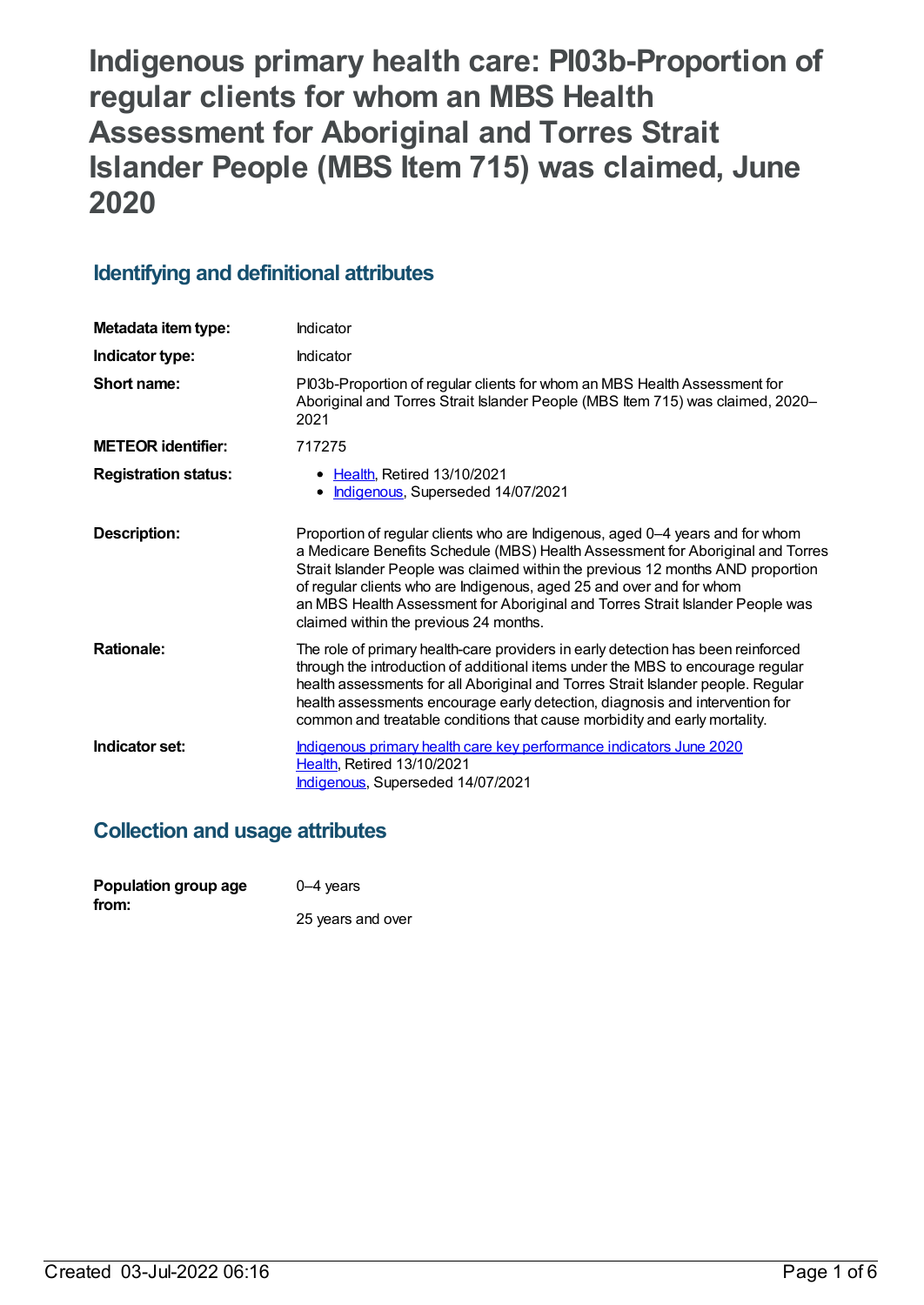| <b>Computation description:</b> | Proportion of regular clients who are Indigenous, aged 0-4 years and for whom an<br>MBS Health Assessment for Aboriginal and Torres Strait Islander People was<br>claimed within the previous 12 months AND proportion of regular clients who are<br>Indigenous, aged 25 and over and for whom an MBS Health Assessment for<br>Aboriginal and Torres Strait Islander People was claimed within the previous 24<br>months.                                                                                                                                               |
|---------------------------------|-------------------------------------------------------------------------------------------------------------------------------------------------------------------------------------------------------------------------------------------------------------------------------------------------------------------------------------------------------------------------------------------------------------------------------------------------------------------------------------------------------------------------------------------------------------------------|
|                                 | 'Regular client' refers to a client of an Australian Government Department of Health-<br>funded primary health-care service (that is required to report against the Indigenous<br>primary health care key performance indicators) who has an active medical record;<br>that is, a client who has attended the Department of Health-funded primary health-<br>care service at least 3 times in 2 years.                                                                                                                                                                  |
|                                 | MBS Health Assessment for Aboriginal and Torres Strait Islander People<br>(MBS Item 715): A health assessment specifically available to all people of<br>Aboriginal and Torres Strait Islander descent which can be used for health<br>assessments across the age spectrum. The health assessment includes the<br>assessment of a patient's physical health, and psychological and social well-being.<br>It also assesses whether preventive health care and education should be offered to<br>the patient, to improve that patient's health and well-being (DoH 2013). |
|                                 | Presented as a percentage.                                                                                                                                                                                                                                                                                                                                                                                                                                                                                                                                              |
|                                 | Calculated separately for regular clients aged 0-4 years and 25 and older.                                                                                                                                                                                                                                                                                                                                                                                                                                                                                              |
| <b>Computation:</b>             | (Numerator + Denominator) x 100                                                                                                                                                                                                                                                                                                                                                                                                                                                                                                                                         |
| Numerator:                      | Calculation A: Number of regular clients who are Indigenous, aged 0-4 years<br>and for whom an MBS Health Assessment for Aboriginal and Torres Strait Islander<br>People (MBS Item 715) was claimed within the previous 12 months.                                                                                                                                                                                                                                                                                                                                      |
|                                 | Calculation B: Number of regular clients who are Indigenous, aged 25 and over and<br>for whom an MBS Health Assessment for Aboriginal and Torres Strait Islander<br>People (MBS Item 715) was claimed within the previous 24 months.                                                                                                                                                                                                                                                                                                                                    |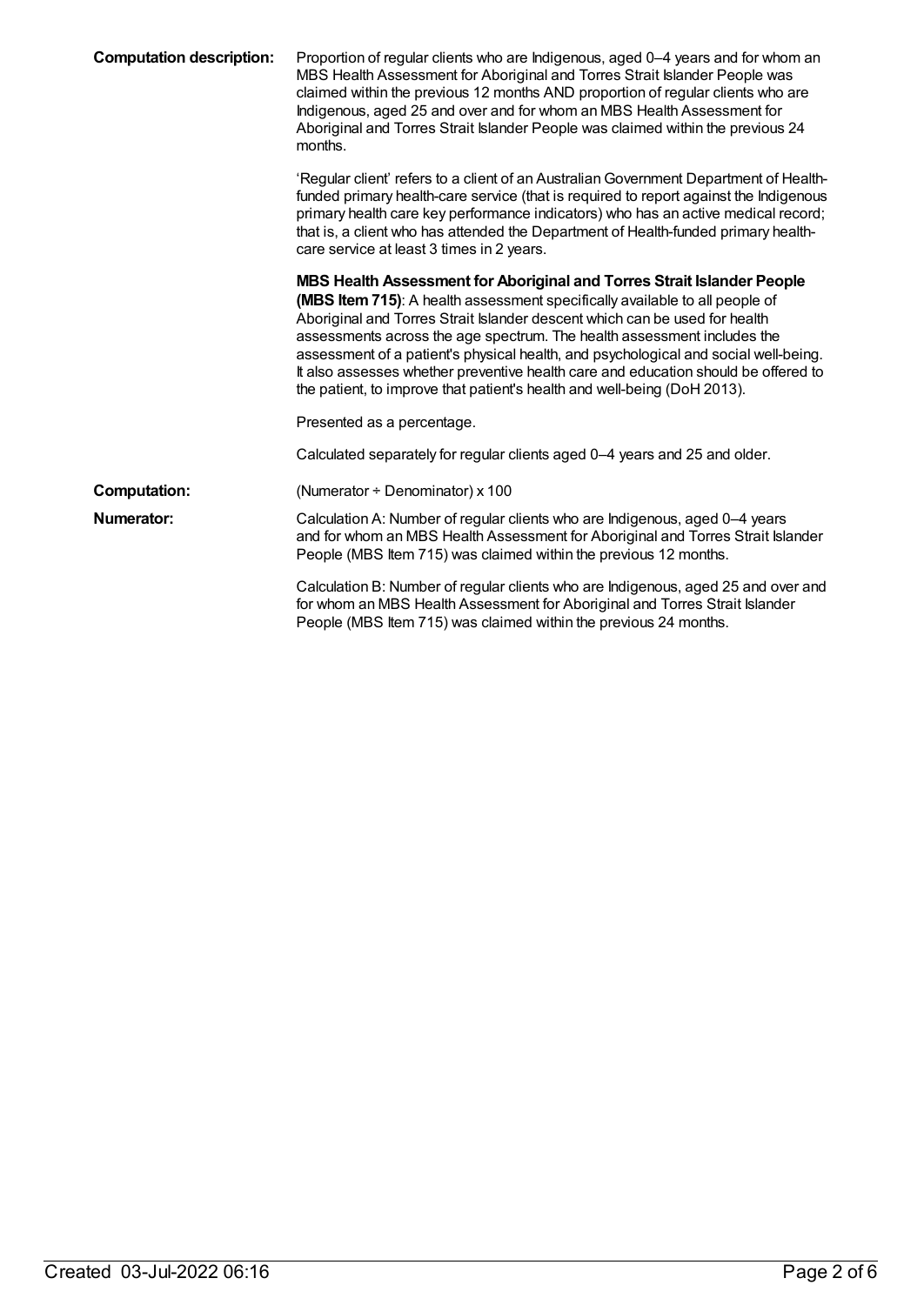[Person—age,](https://meteor.aihw.gov.au/content/303794) total years N[NN]

**Data Source**

[Indigenous](https://meteor.aihw.gov.au/content/430643) primary health care data collection

**NMDS / DSS**

[Indigenous](https://meteor.aihw.gov.au/content/715320) primary health care NBEDS 2020–21

### **Data Element / Data Set**

Person-MBS Health Assessment for Aboriginal and Torres Strait Islander People (MBS Item 715) indicator, yes/no code N

**Data Source**

[Indigenous](https://meteor.aihw.gov.au/content/430643) primary health care data collection

**NMDS / DSS**

[Indigenous](https://meteor.aihw.gov.au/content/715320) primary health care NBEDS 2020–21

#### **Data Element / Data Set**

[Person—Indigenous](https://meteor.aihw.gov.au/content/602543) status, code N

**Data Source**

[Indigenous](https://meteor.aihw.gov.au/content/430643) primary health care data collection

**NMDS / DSS**

[Indigenous](https://meteor.aihw.gov.au/content/715320) primary health care NBEDS 2020–21

#### **Data Element / Data Set**

Person-regular client indicator, yes/no code N

**Data Source**

[Indigenous](https://meteor.aihw.gov.au/content/430643) primary health care data collection

**NMDS / DSS**

[Indigenous](https://meteor.aihw.gov.au/content/715320) primary health care NBEDS 2020–21

**Denominator:** Calculation A: Total number of regular clients who are Indigenous and aged 0-4 years.

> Calculation B: Total number of regular clients who are Indigenous and aged 25 and over.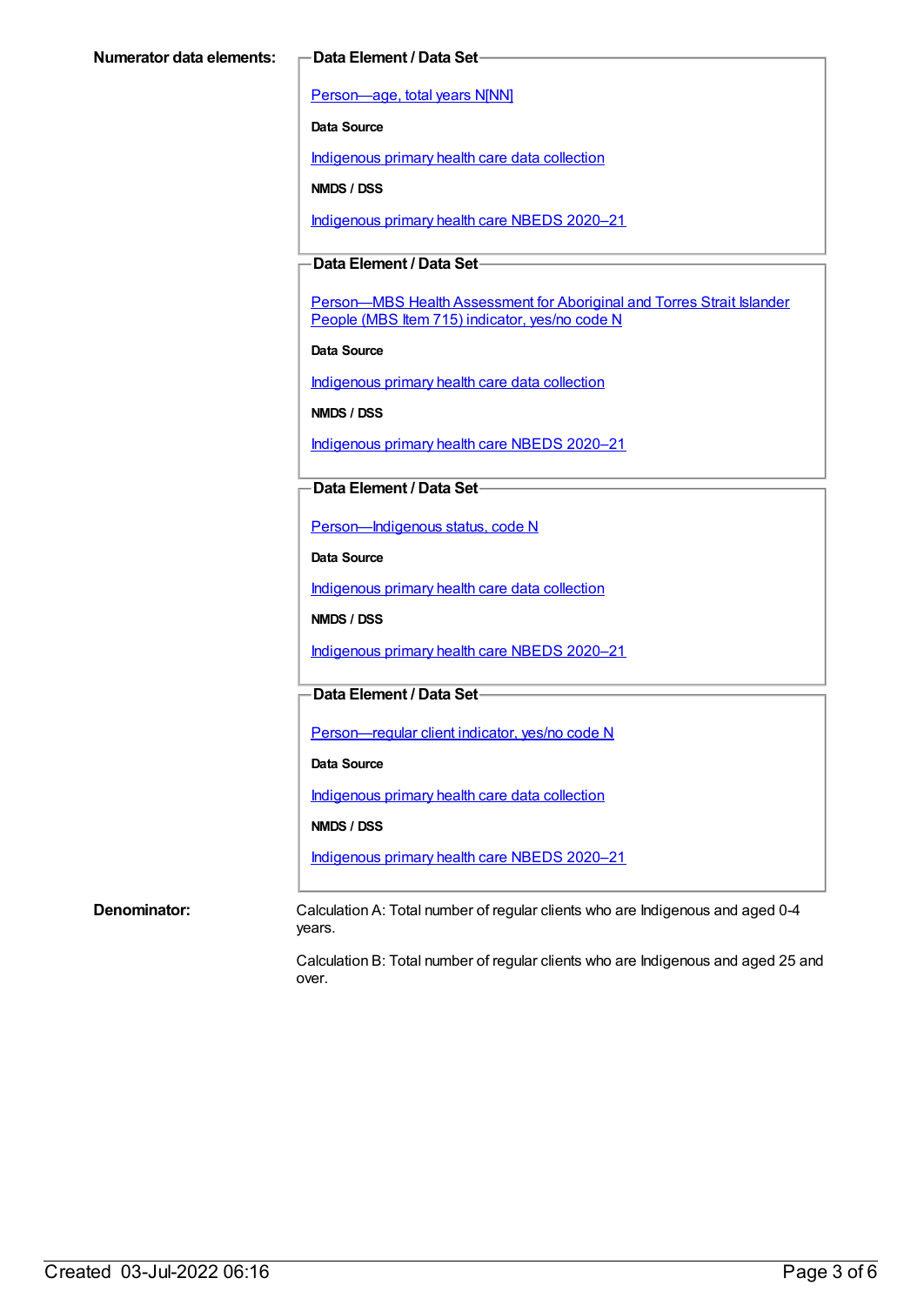| Denominator data |  |
|------------------|--|
| elements:        |  |

#### **Data Element / Data Set**

[Person—age,](https://meteor.aihw.gov.au/content/303794) total years N[NN]

**Data Source**

[Indigenous](https://meteor.aihw.gov.au/content/430643) primary health care data collection

**NMDS / DSS**

[Indigenous](https://meteor.aihw.gov.au/content/715320) primary health care NBEDS 2020–21

### **Data Element / Data Set**

Person-Indigenous status, code N

**Data Source**

[Indigenous](https://meteor.aihw.gov.au/content/430643) primary health care data collection

**NMDS / DSS**

[Indigenous](https://meteor.aihw.gov.au/content/715320) primary health care NBEDS 2020–21

**Data Element / Data Set**

[Person—regular](https://meteor.aihw.gov.au/content/686291) client indicator, yes/no code N

**Data Source**

[Indigenous](https://meteor.aihw.gov.au/content/430643) primary health care data collection

**NMDS / DSS**

[Indigenous](https://meteor.aihw.gov.au/content/715320) primary health care NBEDS 2020–21

#### **Disaggregation:** 1. Age group:

a) 0–4 years b) 25–34 years c) 35–44 years d) 45–54 years e) 55–64 years f) 65 years and over

2. Sex (for those 25 and over):

- a) Male
- b) Female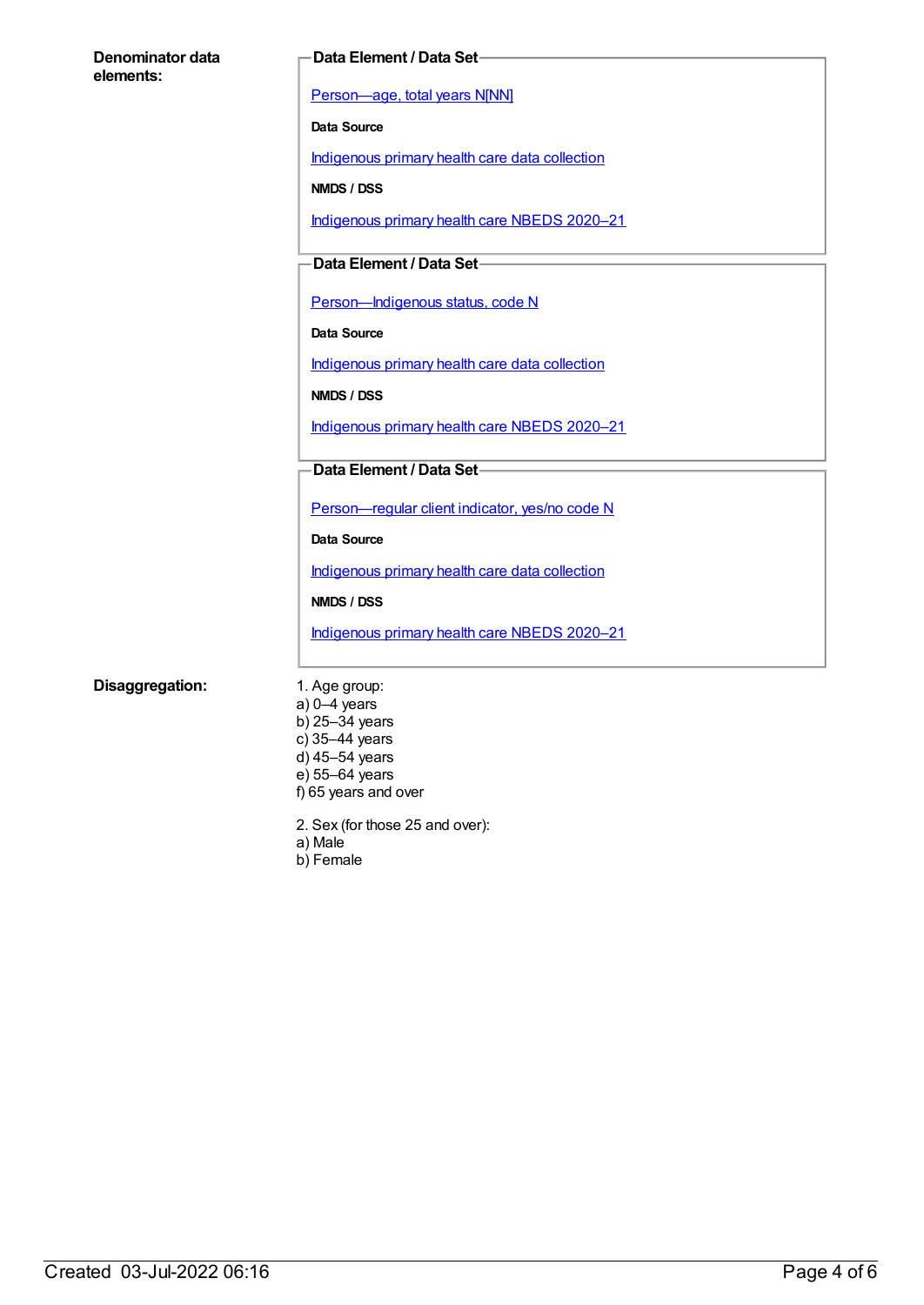| <b>Disaggregation data</b><br>elements: | Data Element / Data Set-                                                                                                                                                         |
|-----------------------------------------|----------------------------------------------------------------------------------------------------------------------------------------------------------------------------------|
|                                         | Person-age, total years N[NN]                                                                                                                                                    |
|                                         | <b>Data Source</b>                                                                                                                                                               |
|                                         | Indigenous primary health care data collection                                                                                                                                   |
|                                         | NMDS / DSS                                                                                                                                                                       |
|                                         | Indigenous primary health care NBEDS 2020-21                                                                                                                                     |
|                                         | Data Element / Data Set-                                                                                                                                                         |
|                                         | Person-sex, code X                                                                                                                                                               |
|                                         | <b>Data Source</b>                                                                                                                                                               |
|                                         | Indigenous primary health care data collection                                                                                                                                   |
|                                         | NMDS / DSS                                                                                                                                                                       |
|                                         | Indigenous primary health care NBEDS 2020-21                                                                                                                                     |
|                                         | Guide for use                                                                                                                                                                    |
|                                         | Only for those aged 25 and over.                                                                                                                                                 |
| <b>Comments:</b>                        | This indicator covers a 24 month reporting period from 1 January 2020 to 31<br>December 2021:                                                                                    |
|                                         | • Indigenous primary health care NBEDS 2019-20 covers the period<br>01/01/2020 to 30/06/2020                                                                                     |
|                                         | Indigenous primary health care NBEDS 2020-21 covers the period<br>01/07/2020 to 30/06/2021<br>$\bullet$ Indigenous primary health care NREDS 2021-22 (to be released) will cover |

Indigenous primary health care NBEDS 2021–22 (to be released) will cover the period 01/07/2021 to 31/12/2021.

## **Representational attributes**

| <b>Representation class:</b> | Percentage |
|------------------------------|------------|
| Data type:                   | Real       |
| Unit of measure:             | Person     |
| Format:                      | N[N].N     |
|                              |            |

## **Indicator conceptual framework**

| <b>Framework and</b> | <b>Effective/Appropriate/Efficient</b> |
|----------------------|----------------------------------------|
| dimensions:          |                                        |

## **Data source attributes**

| Data sources: | Data Source                                    |
|---------------|------------------------------------------------|
|               | Indigenous primary health care data collection |
|               | <b>Frequency</b>                               |
|               | 6 monthly                                      |
|               | Data custodian                                 |
|               | Australian Institute of Health and Welfare.    |